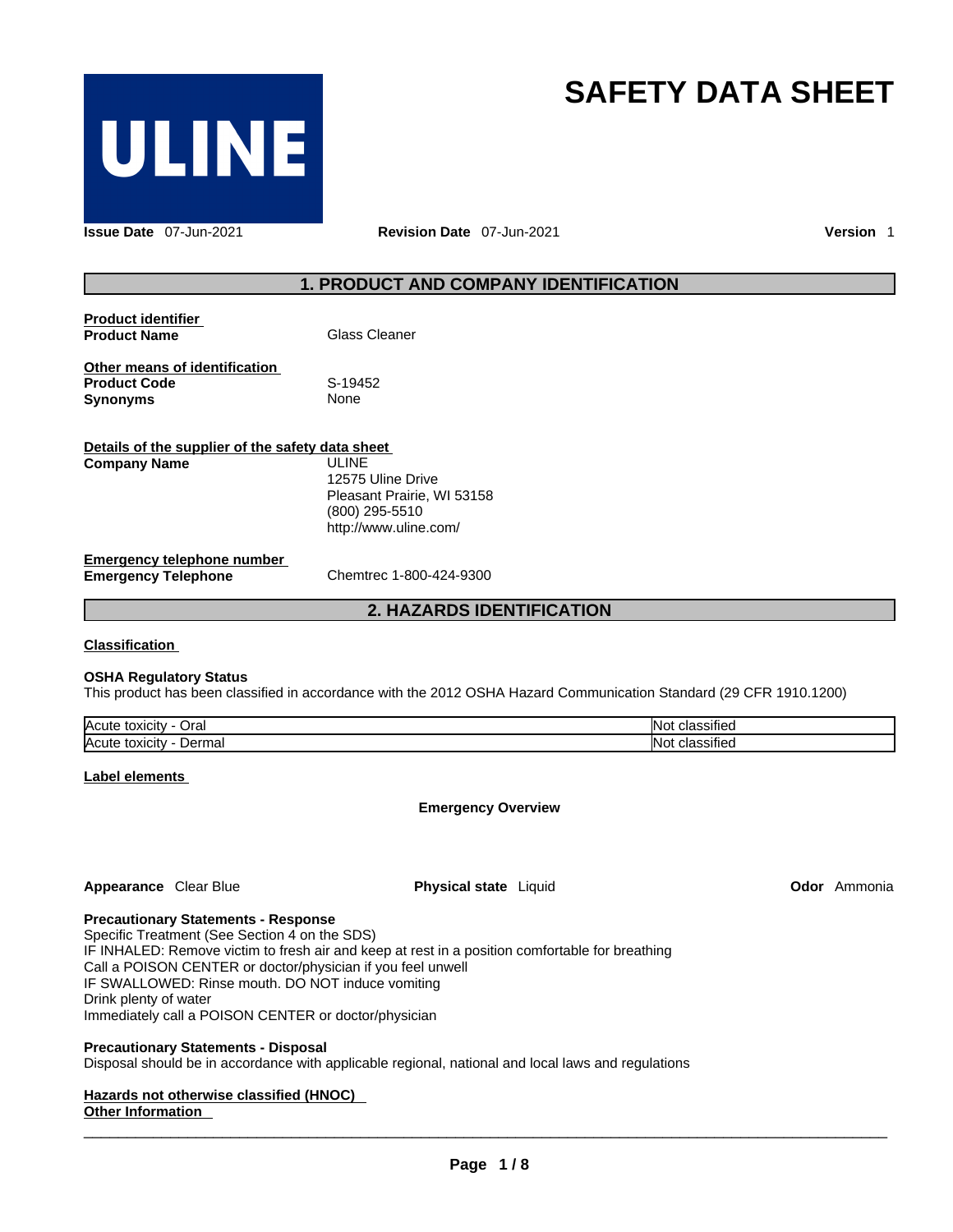• Toxic to aquatic life

Unknown Acute Toxicity 0% of the mixture consists of ingredient(s) of unknown toxicity

# **3. COMPOSITION/INFORMATION ON INGREDIENTS**

| <b>Chemical Name</b> | <b>CAS No.</b> | Weight-% | <b>Trade Secret</b> |
|----------------------|----------------|----------|---------------------|
| 2-Propanol           | 67-63-0        |          |                     |
| Surfactant Blend     | Proprietary    |          |                     |
| Ammonia              | 7664-41-7      |          |                     |

\*The exact percentage (concentration) of composition has been withheld as a trade secret.

#### **4. FIRST AID MEASURES**

| <b>First aid measures</b>                                   |                                                                                                                         |
|-------------------------------------------------------------|-------------------------------------------------------------------------------------------------------------------------|
| <b>Skin Contact</b>                                         | Wash off immediately with soap and plenty of water.                                                                     |
| Eye contact                                                 | Rinse thoroughly with plenty of water for at least 15 minutes, lifting lower and upper eyelids.<br>Consult a physician. |
| <b>Inhalation</b>                                           | Remove to fresh air.                                                                                                    |
| <b>Ingestion</b>                                            | Clean mouth with water and drink afterwards plenty of water.                                                            |
| Most important symptoms and effects, both acute and delayed |                                                                                                                         |
| <b>Symptoms</b>                                             | Any additional important symptoms and effects are described in Section 11: Toxicology<br>Information.                   |
|                                                             | Indication of any immediate medical attention and special treatment needed                                              |
| Note to physicians                                          | Treat symptomatically.                                                                                                  |

### **5. FIRE-FIGHTING MEASURES**

# **Suitable extinguishing media**

Use extinguishing measures that are appropriate to local circumstances and the surrounding environment.

**Unsuitable extinguishing media** Caution: Use of water spray when fighting fire may be inefficient.

#### **Specific hazards arising from the chemical**

No Information available.

**Explosion data Sensitivity to Mechanical Impact** None. **Sensitivity to Static Discharge** None.

#### **Protective equipment and precautions for firefighters**

As in any fire, wear self-contained breathing apparatus pressure-demand, MSHA/NIOSH (approved or equivalent) and full protective gear.

#### **6. ACCIDENTAL RELEASE MEASURES**

**Personal precautions, protective equipment and emergency procedures**

**Personal precautions** Ensure adequate ventilation, especially in confined areas.

**Environmental precautions**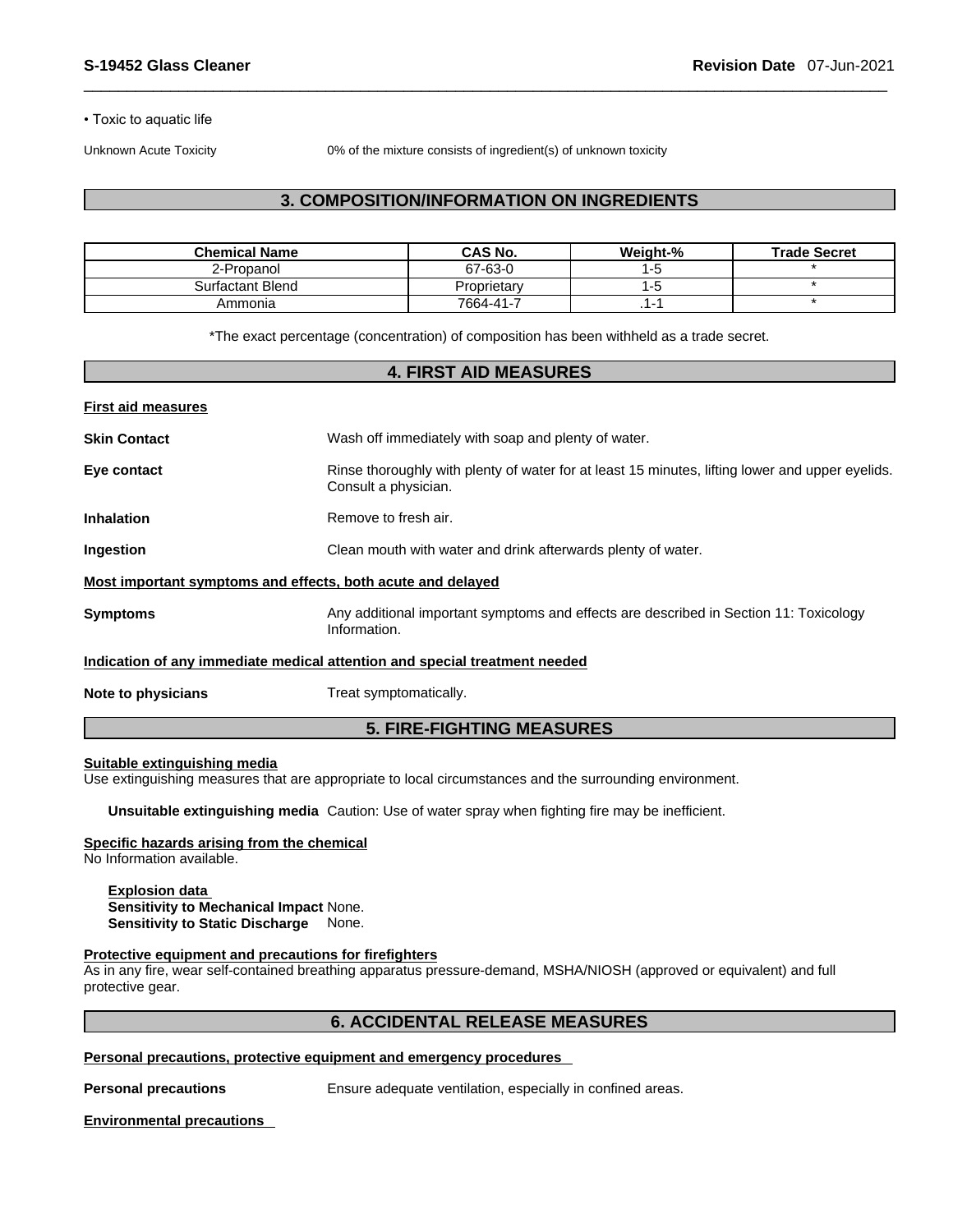| <b>Environmental precautions</b>                             | Do not allow into any storm sewer drains, lakes, streams, ponds, estuaries, oceans or other<br>surface water bodies. Should not be released into the environment. Dispose of according to<br>all local city, state and federal rules and regulations. |  |  |
|--------------------------------------------------------------|-------------------------------------------------------------------------------------------------------------------------------------------------------------------------------------------------------------------------------------------------------|--|--|
| Methods and material for containment and cleaning up         |                                                                                                                                                                                                                                                       |  |  |
| <b>Methods for containment</b>                               | Prevent further leakage or spillage if safe to do so.                                                                                                                                                                                                 |  |  |
| Methods for cleaning up                                      | Pick up and transfer to properly labeled containers.                                                                                                                                                                                                  |  |  |
|                                                              | <b>7. HANDLING AND STORAGE</b>                                                                                                                                                                                                                        |  |  |
| <b>Precautions for safe handling</b>                         |                                                                                                                                                                                                                                                       |  |  |
| Advice on safe handling                                      | Handle in accordance with good industrial hygiene and safety practice.                                                                                                                                                                                |  |  |
| Conditions for safe storage, including any incompatibilities |                                                                                                                                                                                                                                                       |  |  |
| <b>Storage Conditions</b>                                    | Keep containers tightly closed in a dry, cool and well-ventilated place.                                                                                                                                                                              |  |  |
| Incompatible materials                                       | None known based on information supplied.                                                                                                                                                                                                             |  |  |
|                                                              |                                                                                                                                                                                                                                                       |  |  |

# **8. EXPOSURE CONTROLS/PERSONAL PROTECTION**

# **Control parameters**

# **Exposure Guidelines** .

| <b>Chemical Name</b>      | <b>ACGIH TLV</b>               | <b>OSHA PEL</b>                        | <b>NIOSH IDLH</b>            |
|---------------------------|--------------------------------|----------------------------------------|------------------------------|
| 2-Propanol                | STEL: 400 ppm                  | TWA: 400 ppm                           | <b>IDLH: 2000 ppm</b>        |
| 67-63-0                   | TWA: 200 ppm                   | TWA: $980 \text{ mg/m}^3$              | TWA: 400 ppm                 |
|                           |                                | (vacated) TWA: 400 ppm                 | TWA: 980 mg/m $3$            |
|                           |                                | (vacated) TWA: 980 mg/m <sup>3</sup>   | STEL: 500 ppm                |
|                           |                                | (vacated) STEL: 500 ppm                | STEL: 1225 mg/m <sup>3</sup> |
|                           |                                | (vacated) STEL: 1225 mg/m <sup>3</sup> |                              |
| Ammonia                   | STEL: 35 ppm                   | TWA: 50 ppm                            | IDLH: 300 ppm                |
| 7664-41-7                 | TWA: 25 ppm                    | TWA: $35 \text{ mg/m}^3$               | TWA: 25 ppm                  |
|                           |                                | (vacated) STEL: 35 ppm                 | TWA: $18 \text{ mg/m}^3$     |
|                           |                                | (vacated) STEL: $27 \text{ mg/m}^3$    | STEL: 35 ppm                 |
|                           |                                |                                        | STEL: $27 \text{ mg/m}^3$    |
| 2-(2-butoxyethoxy)ethanol | TWA: 10 ppm inhalable fraction |                                        |                              |
| 112-34-5                  | and vapor                      |                                        |                              |

*NIOSH IDLH Immediately Dangerous to Life or Health* 

**Other Information** Vacated limits revoked by the Court of Appeals decision in AFL-CIO v.OSHA, 965 F.2d 962 (11th Cir., 1992).

#### **Appropriate engineering controls**

| <b>Engineering Controls</b> | Showers, Eyewash stations & Ventilation systems. |  |
|-----------------------------|--------------------------------------------------|--|
|-----------------------------|--------------------------------------------------|--|

#### **Individual protection measures, such as personal protective equipment**

**Eye/face protection** Wear safety glasses if handling large volume.

**Skin and body protection** Wear protective gloves and protective clothing if needed.

**Respiratory protection** If exposure limits are exceeded or irritation is experienced, NIOSH/MSHA approved respiratory protection should be worn. Positive-pressure supplied air respirators may be required for high airborne contaminant concentrations. Respiratory protection must be provided in accordance with current local regulations.

# **General Hygiene Handle in accordance with good industrial hygiene and safety practice.**

#### **9. PHYSICAL AND CHEMICAL PROPERTIES**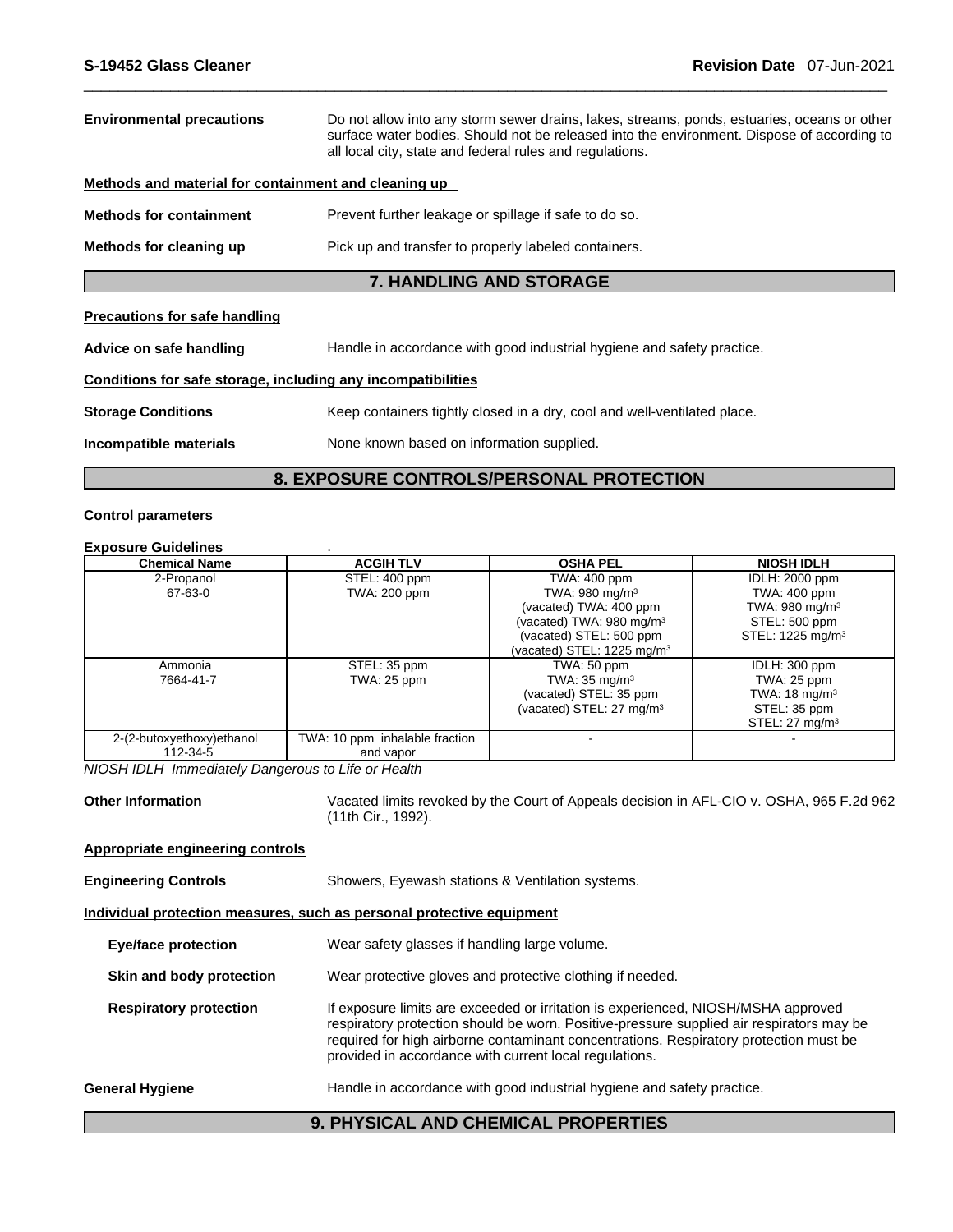# **Information on basic physical and chemical properties**

| <b>Physical state</b><br>Appearance<br>Color<br>Odor<br>Odor threshold | Liquid<br>Clear Blue<br>No Information available Violet White<br>Ammonia<br>No Information available |                  |
|------------------------------------------------------------------------|------------------------------------------------------------------------------------------------------|------------------|
| <b>Property</b>                                                        | <b>Values</b>                                                                                        | Remarks • Method |
| рH                                                                     | $10.5 - 11.5$                                                                                        |                  |
| <b>Specific Gravity</b>                                                | 0.99                                                                                                 |                  |
| <b>Viscosity</b>                                                       | $< 25$ cP @ 25°C                                                                                     |                  |
| Melting point/freezing point                                           | No Information available                                                                             |                  |
| <b>Flash point</b>                                                     | None                                                                                                 |                  |
| Boiling point / boiling range                                          |                                                                                                      |                  |
| <b>Evaporation rate</b>                                                | No Information available                                                                             |                  |
| Flammability (solid, gas)                                              | No data available                                                                                    |                  |
| <b>Flammability Limits in Air</b>                                      |                                                                                                      |                  |
| <b>Upper flammability limit:</b>                                       | No Information available                                                                             |                  |
| Lower flammability limit:                                              | No Information available                                                                             |                  |
| Vapor pressure                                                         | No Information available                                                                             |                  |
| Vapor density                                                          | No Information available                                                                             |                  |
| <b>Water solubility</b>                                                | Complete                                                                                             |                  |
| <b>Partition coefficient</b>                                           | No Information available                                                                             |                  |
| <b>Autoignition temperature</b>                                        | No Information available                                                                             |                  |
| <b>Decomposition temperature</b>                                       | No Information available                                                                             |                  |
| <b>Other Information</b>                                               |                                                                                                      |                  |
| <b>Density Lbs/Gal</b>                                                 | 8.27                                                                                                 |                  |
| <b>VOC Content (%)</b>                                                 | 1.55                                                                                                 |                  |

#### **10. STABILITY AND REACTIVITY**

#### **Reactivity**

No data available

#### **Chemical stability**

Stable under recommended storage conditions.

#### **Possibility of Hazardous Reactions**

None under normal processing.

#### **Conditions to avoid**

Extremes of temperature and direct sunlight.

#### **Incompatible materials**

None known based on information supplied.

#### **Hazardous Decomposition Products**

None known based on information supplied.

# **11. TOXICOLOGICAL INFORMATION**

#### **Information on likely routes of exposure**

**Product Information**

**Inhalation** Avoid breathing vapors or mists. Inhalation of vapors in high concentration may cause irritation of respiratory system.

**Eye contact** Avoid contact with eyes. Contact with eyes may cause irritation.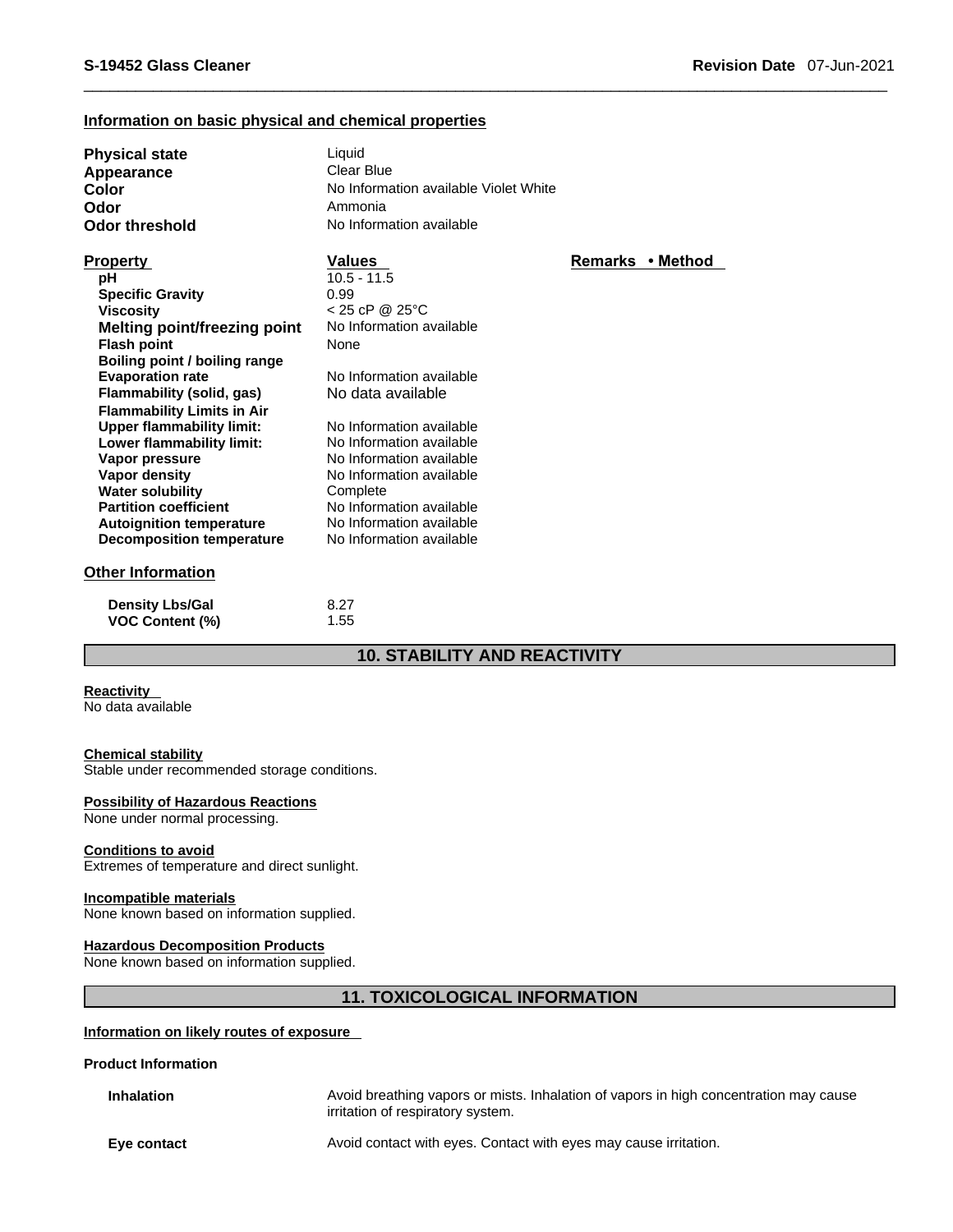**Skin Contact Avoid contact with skin. Prolonged or repeated contact may dry skin and cause irritation.** 

**Ingestion Do not taste or swallow. May cause gastro intestinal irritation.** 

| <b>Chemical Name</b>           | Oral LD50             | Dermal LD50           | <b>Inhalation LC50</b>                |
|--------------------------------|-----------------------|-----------------------|---------------------------------------|
| 2-Propanol<br>67-63-0          | $= 1870$ mg/kg (Rat)  | = 4059 mg/kg (Rabbit) | $= 72600$ mg/m <sup>3</sup> (Rat) 4 h |
| Surfactant Blend               | $> 5,000$ mg/kg (rat) | $=$ 3394 mg/kg (Rat)  |                                       |
| <b>IAmmonia</b><br>  7664-41-7 | $=$ 350 mg/kg (Rat)   |                       | $= 2000$ ppm (Rat) 4 h                |

#### **Information on toxicological effects**

**Symptoms** No Information available.

#### **Delayed and immediate effects as well as chronic effects from short and long-term exposure**

| <b>Sensitization</b>                                                           | No Information available.                          |                                                                                          |            |             |  |
|--------------------------------------------------------------------------------|----------------------------------------------------|------------------------------------------------------------------------------------------|------------|-------------|--|
| Germ cell mutagenicity                                                         | No Information available.                          |                                                                                          |            |             |  |
| Carcinogenicity                                                                |                                                    | The table below indicates whether each agency has listed any ingredient as a carcinogen. |            |             |  |
| <b>Chemical Name</b>                                                           | <b>ACGIH</b>                                       | <b>IARC</b>                                                                              | <b>NTP</b> | <b>OSHA</b> |  |
| 2-Propanol<br>67-63-0                                                          |                                                    | Group 3                                                                                  |            | X           |  |
| Group 3 - Not classifiable as a human carcinogen<br>X - Present                | IARC (International Agency for Research on Cancer) | OSHA (Occupational Safety and Health Administration of the US Department of Labor)       |            |             |  |
| <b>Reproductive toxicity</b>                                                   | No Information available.                          |                                                                                          |            |             |  |
| <b>STOT - single exposure</b>                                                  | No Information available.                          |                                                                                          |            |             |  |
| <b>STOT - repeated exposure</b>                                                | No Information available.                          |                                                                                          |            |             |  |
| Target organ effects                                                           |                                                    | EYES, Respiratory system, Skin.                                                          |            |             |  |
| <b>Aspiration hazard</b>                                                       |                                                    | No Information available.                                                                |            |             |  |
| Numerical measures of toxicity - Product Information                           |                                                    |                                                                                          |            |             |  |
| <b>Unknown Acute Toxicity</b>                                                  |                                                    | 0% of the mixture consists of ingredient(s) of unknown toxicity                          |            |             |  |
| The following values are calculated based on chapter 3.1 of the GHS document . |                                                    |                                                                                          |            |             |  |
| ATEmix (oral)                                                                  | 99,786.60                                          |                                                                                          |            |             |  |
| ATEmix (inhalation-dust/mist)                                                  | 312.439                                            |                                                                                          |            |             |  |

# **12. ECOLOGICAL INFORMATION**

#### **Ecotoxicity**

0% of the mixture consists of components(s) of unknown hazards to the aquatic environment

| <b>Chemical Name</b>    | Algae/aguatic plants   | <b>Fish</b>                         | <b>Crustacea</b>               |
|-------------------------|------------------------|-------------------------------------|--------------------------------|
| 2-Propanol              | 1000: 72 h Desmodesmus | 11130: 96 h Pimephales promelas     | 13299: 48 h Daphnia magna mg/L |
| 67-63-0                 | subspicatus mg/L EC50  | mg/L LC50 static                    | EC50                           |
|                         | 1000: 96 h Desmodesmus | 9640: 96 h Pimephales promelas      |                                |
|                         | subspicatus mg/L EC50  | mg/L LC50 flow-through              |                                |
|                         |                        | 1400000: 96 h Lepomis               |                                |
|                         |                        | macrochirus ug/L LC50               |                                |
| <b>Surfactant Blend</b> |                        | >100: 96 h Fish mg/L LC50           |                                |
|                         |                        |                                     |                                |
| Ammonia                 |                        | 0.26 - 4.6: 96 h Lepomis            | 25.4: 48 h Daphnia magna mg/L  |
| 7664-41-7               |                        | macrochirus mg/L LC50               | <b>LC50</b>                    |
|                         |                        | 0.73 - 2.35: 96 h Pimephales        |                                |
|                         |                        | promelas mg/L LC50                  |                                |
|                         |                        | 0.44: 96 h Cyprinus carpio mg/L     |                                |
|                         |                        | LC50                                |                                |
|                         |                        | 1.17: 96 h Lepomis macrochirus      |                                |
|                         |                        | mg/L LC50 flow-through              |                                |
|                         |                        | 1.19: 96 h Poecilia reticulata mg/L |                                |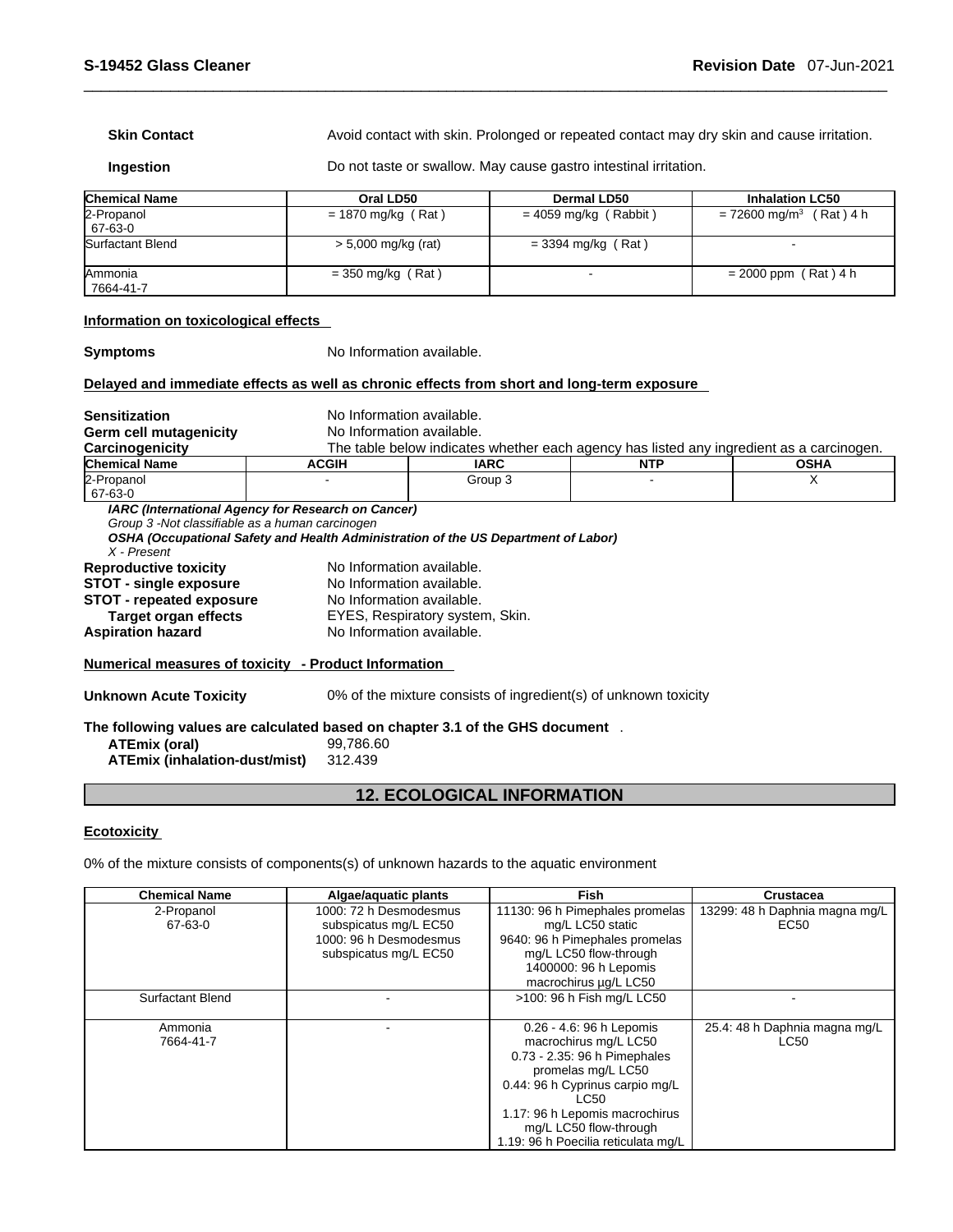|                           |                       | LC50 static<br>5.9: 96 h Pimephales promelas<br>mg/L LC50 static<br>1.5: 96 h Poecilia reticulata mg/L<br>LC50 |                              |
|---------------------------|-----------------------|----------------------------------------------------------------------------------------------------------------|------------------------------|
| 2-(2-butoxyethoxy)ethanol | 100: 96 h Desmodesmus | 1300: 96 h Lepomis macrochirus                                                                                 | 100: 48 h Daphnia magna mg/L |
| 112-34-5                  | subspicatus mg/L EC50 | mg/L LC50 static                                                                                               | EC50                         |

#### **Persistence and degradability**

No Information available.

#### **Bioaccumulation**

Bioaccumulative potential.

| <b>Chemical Name</b> | coefficient<br><b>Partition</b> |
|----------------------|---------------------------------|
| -Propanol<br>2-P     | 0.05                            |
| 67-63-0              |                                 |

**Other adverse effects** No Information available

# **13. DISPOSAL CONSIDERATIONS**

| Waste treatment methods |                                                                                                        |
|-------------------------|--------------------------------------------------------------------------------------------------------|
| Disposal of wastes      | Disposal should be in accordance with applicable regional, national and local laws and<br>regulations. |
| Contaminated packaging  | Do not reuse container.                                                                                |

This product contains one or more substances that are listed with the State of California as a hazardous waste.

| <b>Chemical Name</b> | <b>California Hazardous Waste Status</b> |
|----------------------|------------------------------------------|
| ≀-Propanol<br>∼      | Toxic                                    |
| 67-63-0              | Ignitable                                |

# **14. TRANSPORT INFORMATION**

The basic description below is specific to the container size. This information is provided for at a glance DOT information. Please refer to the container and/or shipping papers for the appropriate shipping description before tendering this material for shipment. For additional information, please contact the distributor listed in section 1 of this SDS.

**DOT** Not regulated

**TDG** Not regulated

# **15. REGULATORY INFORMATION**

| International Inventories |                 |
|---------------------------|-----------------|
| TSCA                      | Does not comply |
| <b>DSL/NDSL</b>           | Does not comply |
|                           |                 |

#### **Legend:**

**TSCA** - United States Toxic Substances Control Act Section 8(b) Inventory **DSL/NDSL** - Canadian Domestic Substances List/Non-Domestic Substances List

#### **US Federal Regulations**

#### **SARA 313**

Section 313 of Title III of the Superfund Amendments and Reauthorization Act of 1986 (SARA). This product contains a chemical or chemicals which are subject to the reporting requirements of the Act and Title 40 of the Code of Federal Regulations, Part 372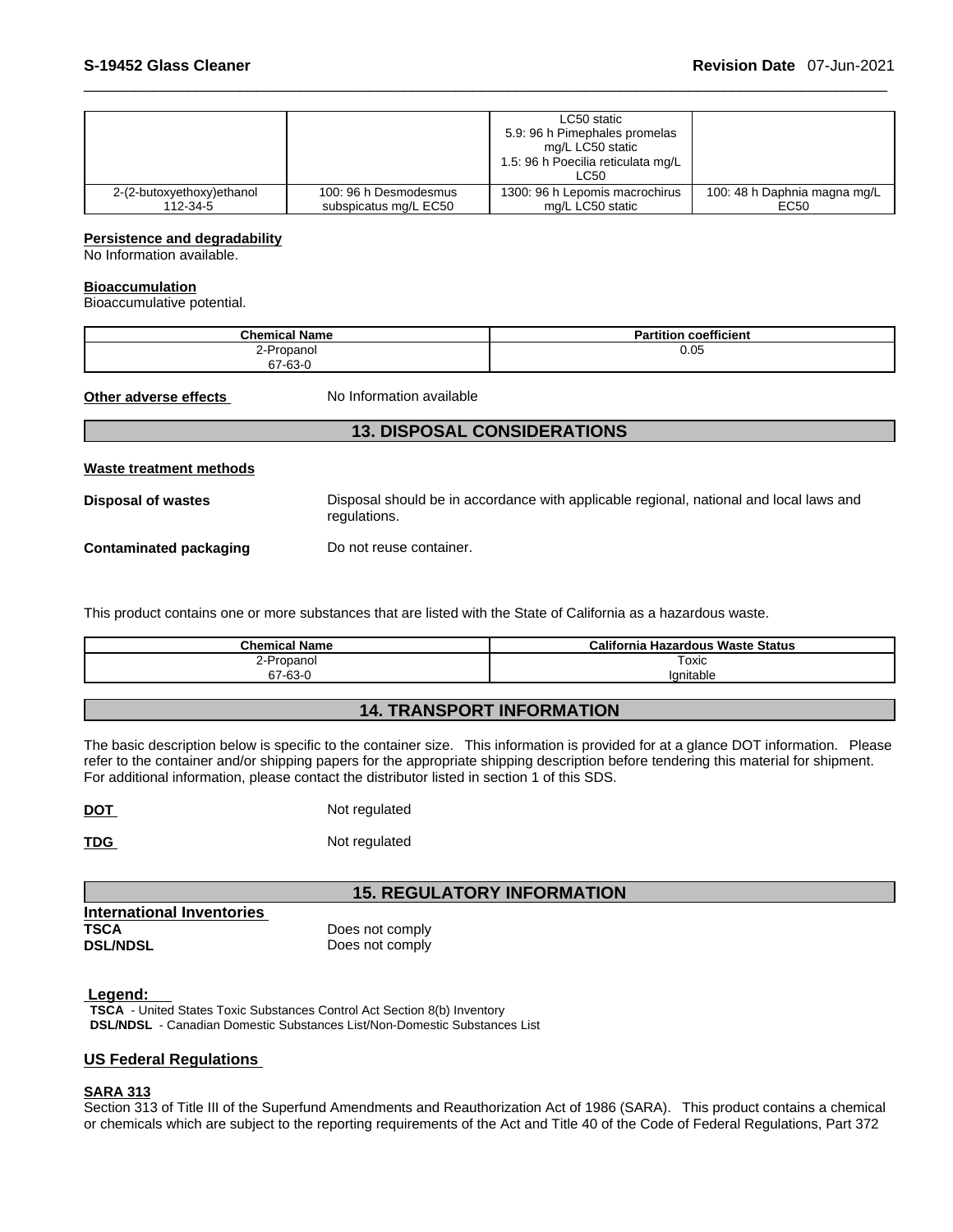| <b>Chemical Name</b>                  | <b>SARA 313 - Threshold Values %</b> |
|---------------------------------------|--------------------------------------|
| 2-Propanol - 67-63-0                  | 1.0                                  |
| <b>SARA 311/312 Hazard Categories</b> |                                      |
| Acute health hazard                   | No.                                  |
| <b>Chronic Health Hazard</b>          | No.                                  |
| Fire hazard                           | No.                                  |
| Sudden release of pressure hazard     | No.                                  |
| <b>Reactive Hazard</b>                | No.                                  |

# **CWA (Clean WaterAct)**

This product contains the following substances which are regulated pollutants pursuant to the Clean Water Act (40 CFR 122.21 and 40 CFR 122.42)

| <b>Chemical Name</b> | <b>CWA - Reportable</b><br>Quantities | <b>CWA - Toxic Pollutants</b> | <b>CWA - Priority Pollutants</b> | <b>CWA - Hazardous</b><br><b>Substances</b> |
|----------------------|---------------------------------------|-------------------------------|----------------------------------|---------------------------------------------|
| Ammonia<br>7664-41-7 | 100 lb                                |                               |                                  |                                             |

# **CERCLA**

This material, as supplied, contains one or more substances regulated as a hazardous substance under the Comprehensive Environmental Response Compensation and Liability Act (CERCLA) (40 CFR 302)

| <b>Chemical Name</b> | <b>Hazardous Substances RQs</b> | <b>CERCLA/SARA RQ</b> | <b>Reportable Quantity (RQ)</b> |
|----------------------|---------------------------------|-----------------------|---------------------------------|
| Ammonia              | 100 lb                          | 100 lb                | RQ 100 lb final RQ              |
| 7664-41-7            |                                 |                       | RQ 45.4 kg final RQ             |

#### **US State Regulations**

#### **California Proposition 65**

This product has been evaluated and does not require warning labeling under California Proposition 65.

#### **U.S. State Right-to-Know Regulations**

| <b>Chemical Name</b>      | <b>New Jersey</b> | <b>Massachusetts</b> | Pennsylvania |
|---------------------------|-------------------|----------------------|--------------|
| 2-Propanol                |                   |                      |              |
| 67-63-0                   |                   |                      |              |
| Ammonia                   |                   |                      |              |
| 7664-41-7                 |                   |                      |              |
| 2-(2-butoxyethoxy)ethanol |                   |                      |              |
| 112-34-5                  |                   |                      |              |

#### **U.S. EPA Label Information**

#### **EPA Pesticide Registration Number** Not Applicable

| <b>16. OTHER INFORMATION</b> |                  |                       |                           |                                                   |
|------------------------------|------------------|-----------------------|---------------------------|---------------------------------------------------|
| <b>NFPA</b>                  | Health hazards 0 | <b>Flammability</b> 0 | <b>Instability</b> 0      | <b>Physical and Chemical</b><br><b>Properties</b> |
| <b>HMIS</b>                  | Health hazards 0 | <b>Flammability</b> 0 | <b>Physical hazards</b> 0 | <b>Personal protection</b> B                      |
| <b>Issue Date</b>            | 07-Jun-2021      |                       |                           |                                                   |
| <b>Revision Date</b>         | 07-Jun-2021      |                       |                           |                                                   |
| <b>Revision Note</b>         |                  |                       |                           |                                                   |
| No Information available     |                  |                       |                           |                                                   |
| <b>Disclaimer</b>            |                  |                       |                           |                                                   |

The information provided in this Safety Data Sheet is correct to the best of our knowledge, information and belief at the date of its publication. The information given is designed only as a guidance for safe handling, use, processing, storage, transportation, disposal and release and is not to be considered a warranty or quality specification. The information relates only to the specific material designated and may not be valid for such material used in combination with any other **materials or in any process,unless specified in the text.**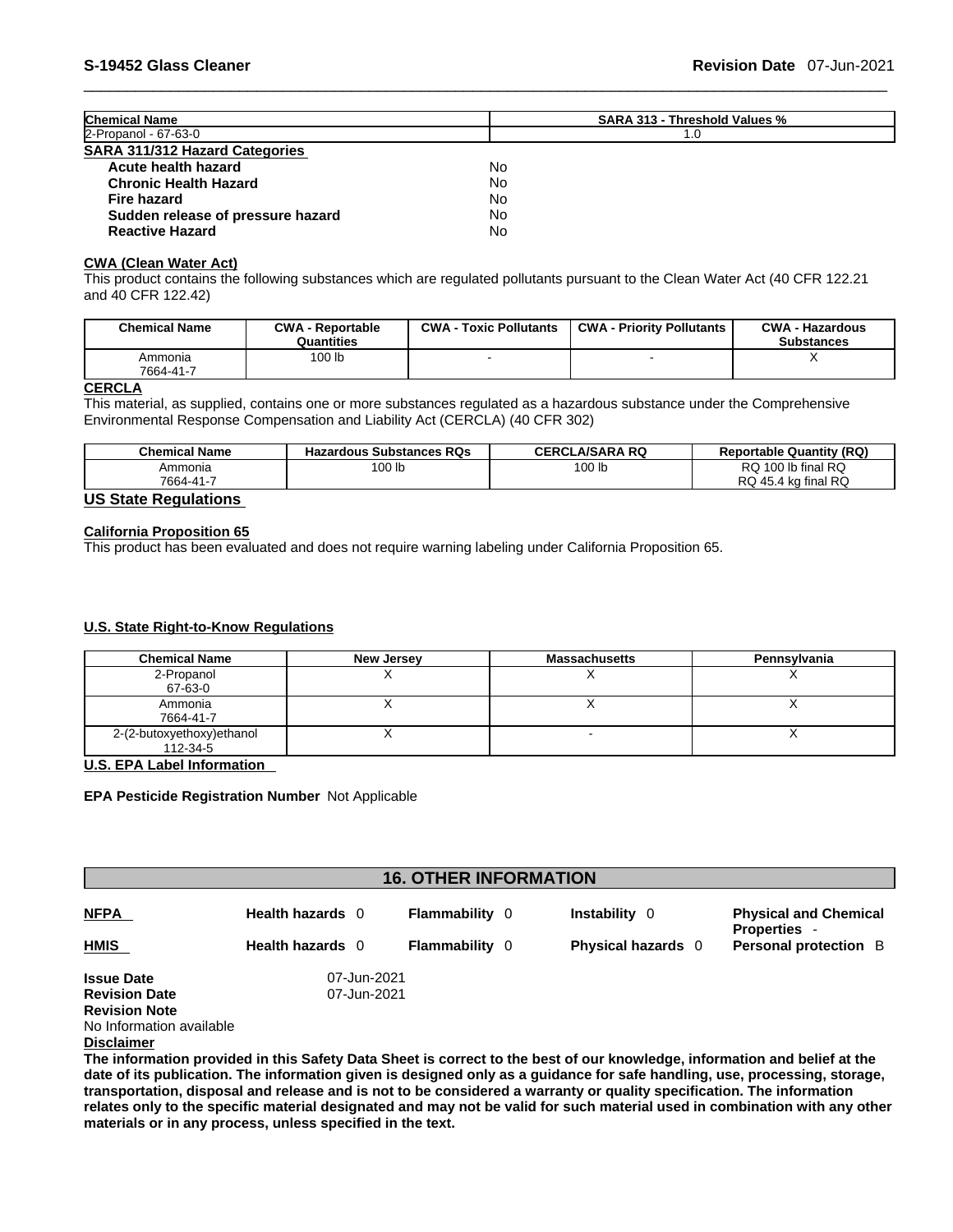**End of Safety Data Sheet**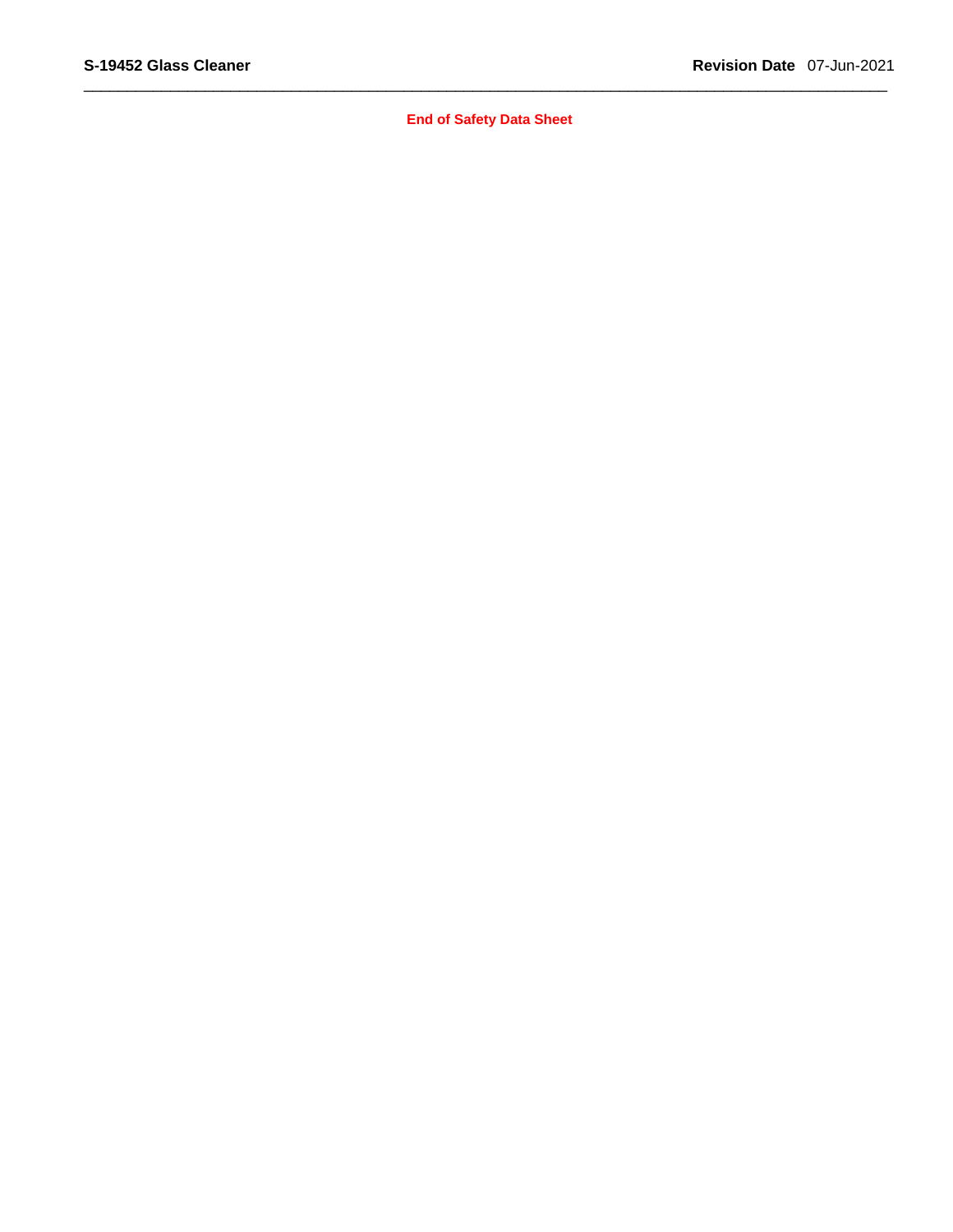

**Fecha de emisión** 07-jun.-2021 **Fecha de revisión** 07-jun.-2021 **Versión** 1

# **1. IDENTIFICACIÓN DE LA SUSTANCIA QUÍMICA PELIGROSA O MEZCLA Y DEL PROVEEDOR O FABRICANTE**

**LA HOJA DE DATOS DE SEGURIDAD** 

| Identificador del producto<br>Nombre del producto                         | Glass Cleaner         |
|---------------------------------------------------------------------------|-----------------------|
| Otros medios de identificación<br>Código del producto<br><b>Sinónimos</b> | S-19452<br>Ninguno(a) |
| Datos del proveedor o fabricante<br>Nombre de la empresa                  | UI INF                |

12575 Uline Drive Pleasant Prairie, WI 53158 (800) 295-5510 http://www.uline.com/

**Número de teléfono en caso de emergencia Teléfono** de emergencia

**2. IDENTIFICACIÓN DE LOS PELIGROS**

#### **Clasificación**

#### **Categoría de peligro de OSHA**

Este producto ha sido clasificado de acuerdo con la 2012 OSHA Hazard Communication Standard (29 CFR 1910.1200).

#### **Elementos de la etiqueta del SGA**

#### **Información general de emergencia**

**Aspecto** Transparente Azul **Estado físico** Líquido

**Olor** Amoníaco

#### **Consejos de prudencia - Respuesta**

Tratamiento específico (véase la sección 4 de la SDS) En caso de inhalación, transportar la persona al aire libre y mantenerla en una posición que le facilite la respiración Llamar un centro de toxicología o médico si la persona se encuentra mal EN CASO DE INGESTIÓN: Enjuagar la boca. NO inducir el vómito Beber abundante agua

Llamar inmediatamente a un centro de toxicología o médico

#### **Consejos de prudencia - Eliminación**

La eliminación se debe realizar de acuerdo con las leyes y regulaciones regionales, nacionales y locales correspondientes

#### **Peligros no clasificados en otra parte (Peligros n.e.p.)**

#### **Otras informaciones**

• Tóxico para los organismos acuáticos

 $\_$  ,  $\_$  ,  $\_$  ,  $\_$  ,  $\_$  ,  $\_$  ,  $\_$  ,  $\_$  ,  $\_$  ,  $\_$  ,  $\_$  ,  $\_$  ,  $\_$  ,  $\_$  ,  $\_$  ,  $\_$  ,  $\_$  ,  $\_$  ,  $\_$  ,  $\_$  ,  $\_$  ,  $\_$  ,  $\_$  ,  $\_$  ,  $\_$  ,  $\_$  ,  $\_$  ,  $\_$  ,  $\_$  ,  $\_$  ,  $\_$  ,  $\_$  ,  $\_$  ,  $\_$  ,  $\_$  ,  $\_$  ,  $\_$  ,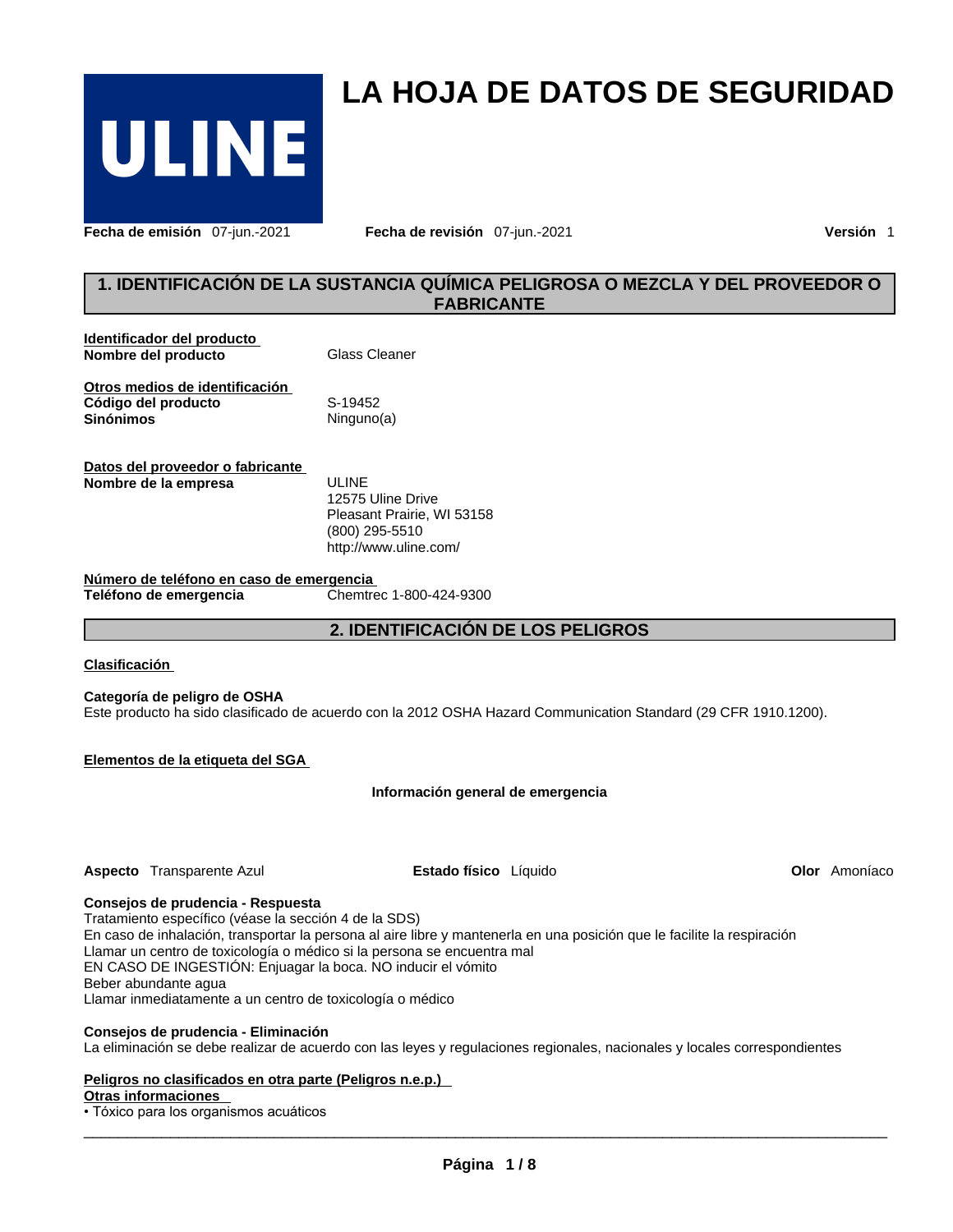Toxicidad aguda desconocida El 0 por ciento de la mezcla consiste en ingrediente(s) de toxicidad desconocida

# **3. COMPOSICIÓN/INFORMACIÓN SOBRE LOS COMPONENTES**

| Nombre de la sustancia | Número CAS | % en peso | Secreto industrial |
|------------------------|------------|-----------|--------------------|
| 2-Propanol             | 67-63-0    |           |                    |
| Surfactant Blend       | Patentado  | -6        |                    |
| Ammonia                | 7664-41-7  | . .       |                    |

\*El porcentaje exacto (concentración) de la composición se mantiene como secreto comercial.

#### **4. PRIMEROS AUXILIOS**

| <b>Primeros auxilios</b>                                                                               |                                                                                                                                                |  |  |
|--------------------------------------------------------------------------------------------------------|------------------------------------------------------------------------------------------------------------------------------------------------|--|--|
| Contacto con la piel                                                                                   | Lavar inmediatamente con abundante agua y jabón.                                                                                               |  |  |
| Contacto con los ojos                                                                                  | Lavar a fondo con abundante agua durante al menos 15 minutos, mientras se levantan los<br>párpados inferior y superior. Consultar a un médico. |  |  |
| <b>Inhalación</b>                                                                                      | Trasladar al aire libre.                                                                                                                       |  |  |
| Ingestión                                                                                              | Lavarse la boca con agua y luego beber abundante agua.                                                                                         |  |  |
| Principales síntomas y efectos, agudos y retardados                                                    |                                                                                                                                                |  |  |
| <b>Síntomas</b>                                                                                        | Cualquier otros síntomas importantes y efectos se describen en la sección 11: información<br>sobre la toxicidad.                               |  |  |
| Indicación de la necesidad de recibir atención médica inmediata y, en su caso, de tratamiento especial |                                                                                                                                                |  |  |
| Información para el médico                                                                             | Aplicar un tratamiento sintomático.                                                                                                            |  |  |

# **5. MEDIDAS CONTRA INCENDIOS**

#### **Medios de extinción apropiados**

Utilizar medidas de extinción adecuadas para las circunstancias locales y el medio ambiente.

| Medios de extinción no | PRECAUCIÓN: El uso de rocío de agua cuando lucha contra el fuego puede no ser |
|------------------------|-------------------------------------------------------------------------------|
| apropiados             | eficiente.                                                                    |

#### **Peligros específicos del producto químico**

No hay información disponible.

| Datos de explosión                        |             |
|-------------------------------------------|-------------|
| Sensibilidad al impacto<br>mecánico       | Ninguno(a). |
| Sensibilidad a las descargas<br>estáticas | Ninguno(a). |

#### **Equipo de protección y precauciones para las personas que combaten incendios**

Como en cualquier incendio, utilizar un equipo de respiración autónomo con demanda de presión, MSHA/NIOSH (aprobado o equivalente) y ropa de protección total.

### **6. MEDIDAS QUE DEBEN TOMARSE EN CASO DE DERRAME ACCIDENTAL O FUGA ACCIDENTAL**

#### **Precauciones personales, equipos de protección y procedimientos de emergencia**

**Precauciones personales** Asegúrese de que la ventilación sea adecuada, en especial en áreas confinadas.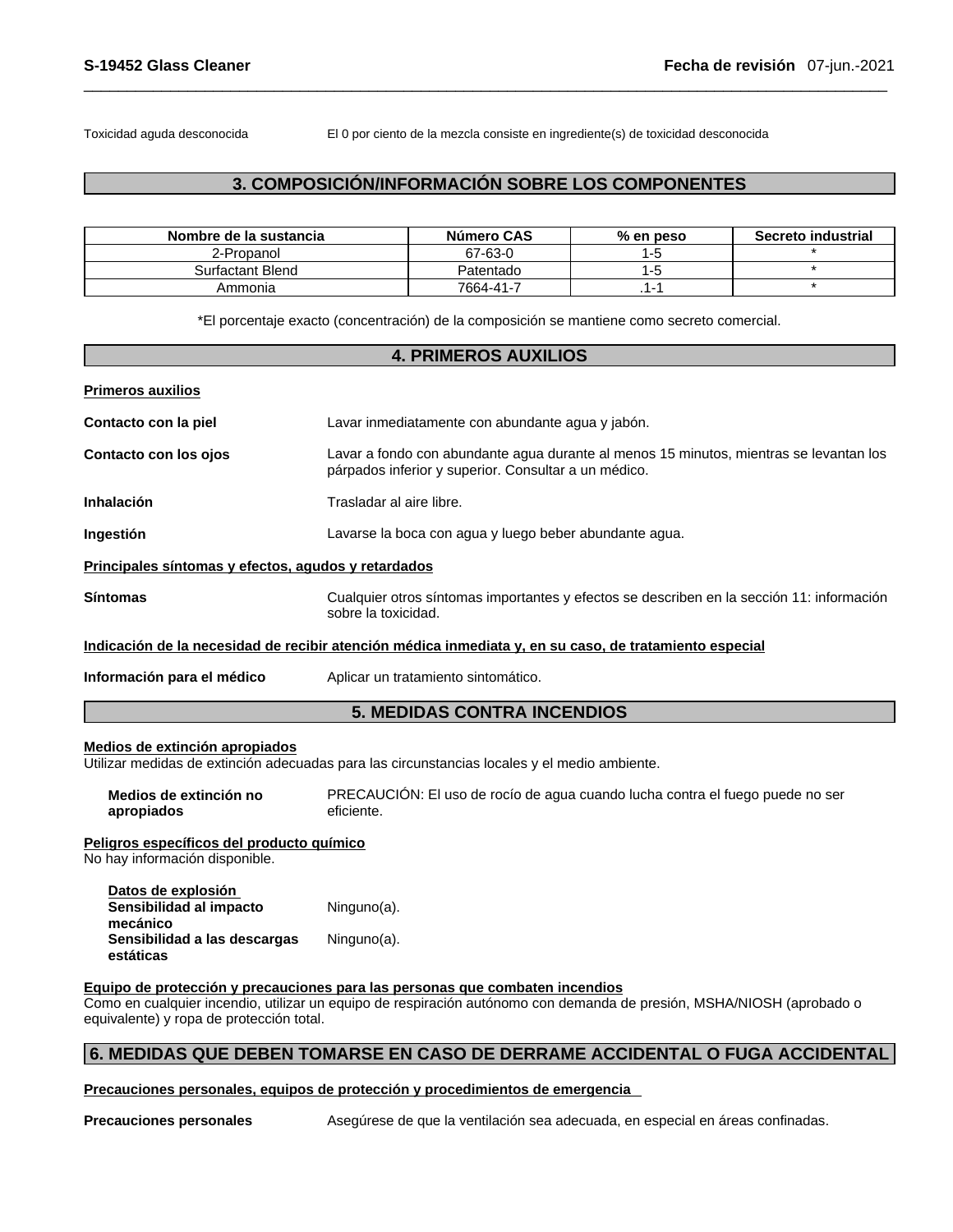**Precauciones relativas al medio ambiente**

| Precauciones relativas al medio | No permitir en cualquier drenajes de Alcantarillado Pluvial, lagos, arroyos, lagunas,     |
|---------------------------------|-------------------------------------------------------------------------------------------|
| ambiente                        | estuarios, océanos o de otros cuerpos de aqua superficiales. No deberían ser liberados en |
|                                 | el medio ambiente. Deseche de acuerdo a todos los locales municipales, estatales y        |
|                                 | federales, las normas y los reglamentos.                                                  |
|                                 |                                                                                           |

#### **Métodos y materiales para la contención y limpieza de derrames o fugas**

**Métodos de contención** Evitar fugas o derrames adicionales si no hay peligro en hacerlo.

**Métodos de limpieza** Recoger y transferir a recipientes debidamente etiquetados.

#### **7. MANEJO Y ALMACENAMIENTO**

#### **Precauciones que se deben tomar para garantizar un manejo seguro**

**Recomendaciones para la manipulación segura** Manipular de acuerdo con las buenas prácticas de higiene y seguridad industrial. **Condiciones de almacenamiento seguro, incluida cualquier incompatibilidad**

**Condiciones de almacenamiento** Mantener los recipientes herméticamente cerrados en un lugar seco, fresco y bien ventilado.

**Materiales incompatibles** No se conocen de acuerdo con la información suministrada.

# **8. CONTROLES DE EXPOSICIÓN/PROTECCIÓN PERSONAL**

#### **Parámetros de control**

#### **Directrices sobre exposición** .

| Nombre de la sustancia    | <b>ACGIH TLV</b>               | <b>OSHA PEL</b>                     | <b>NIOSH IDLH</b>            |
|---------------------------|--------------------------------|-------------------------------------|------------------------------|
| 2-Propanol                | STEL: 400 ppm                  | TWA: 400 ppm                        | <b>IDLH: 2000 ppm</b>        |
| 67-63-0                   | TWA: 200 ppm                   | TWA: $980 \text{ mg/m}^3$           | TWA: 400 ppm                 |
|                           |                                | (vacated) TWA: 400 ppm              | TWA: 980 mg/m $3$            |
|                           |                                | (vacated) TWA: $980 \text{ mg/m}^3$ | STEL: 500 ppm                |
|                           |                                | (vacated) STEL: 500 ppm             | STEL: 1225 mg/m <sup>3</sup> |
|                           |                                | (vacated) STEL: 1225 mg/m $3$       |                              |
| Ammonia                   | STEL: 35 ppm                   | TWA: 50 ppm                         | IDLH: 300 ppm                |
| 7664-41-7                 | TWA: 25 ppm                    | TWA: $35 \text{ mg/m}^3$            | TWA: 25 ppm                  |
|                           |                                | (vacated) STEL: 35 ppm              | TWA: $18 \text{ mg/m}^3$     |
|                           |                                | (vacated) STEL: 27 mg/m $3$         | STEL: 35 ppm                 |
|                           |                                |                                     | STEL: $27 \text{ mg/m}^3$    |
| 2-(2-butoxyethoxy)ethanol | TWA: 10 ppm inhalable fraction |                                     |                              |
| 112-34-5                  | and vapor                      |                                     |                              |

*NIOSH IDLH Inmediatamente peligroso para la vida o la salud (IPVS)* 

**Otras informaciones** Límites derogados por decisión del Tribunal de Apelaciones en AFL-CIO contra OSHA, 965 F.2d 962 (11ª Cir., 1992).

#### **Controles técnicos apropiados**

**Controles de ingeniería** Duchas, Estaciones lavaojos & Sistemas de ventilación.

#### **Medidas de protección individual, tales como equipos de protección personal**

**Protección de los ojos/la cara** Utilizar gafas de seguridad cuando se manipula de gran volume.

**Protección de la piel y el cuerpo** Use guantes y ropa de protección si es necesario.

**Protección respiratoria** Si se exceden los límites de exposición o se observa irritación, usar protección respiratoria aprobada por NIOSH/MSHA. Es posible que se requieran respiradores con suministro de aire operados mediante presión positiva en caso de altas concentraciones del contaminante en el aire. La protección respiratoria debe estar en conformidad con la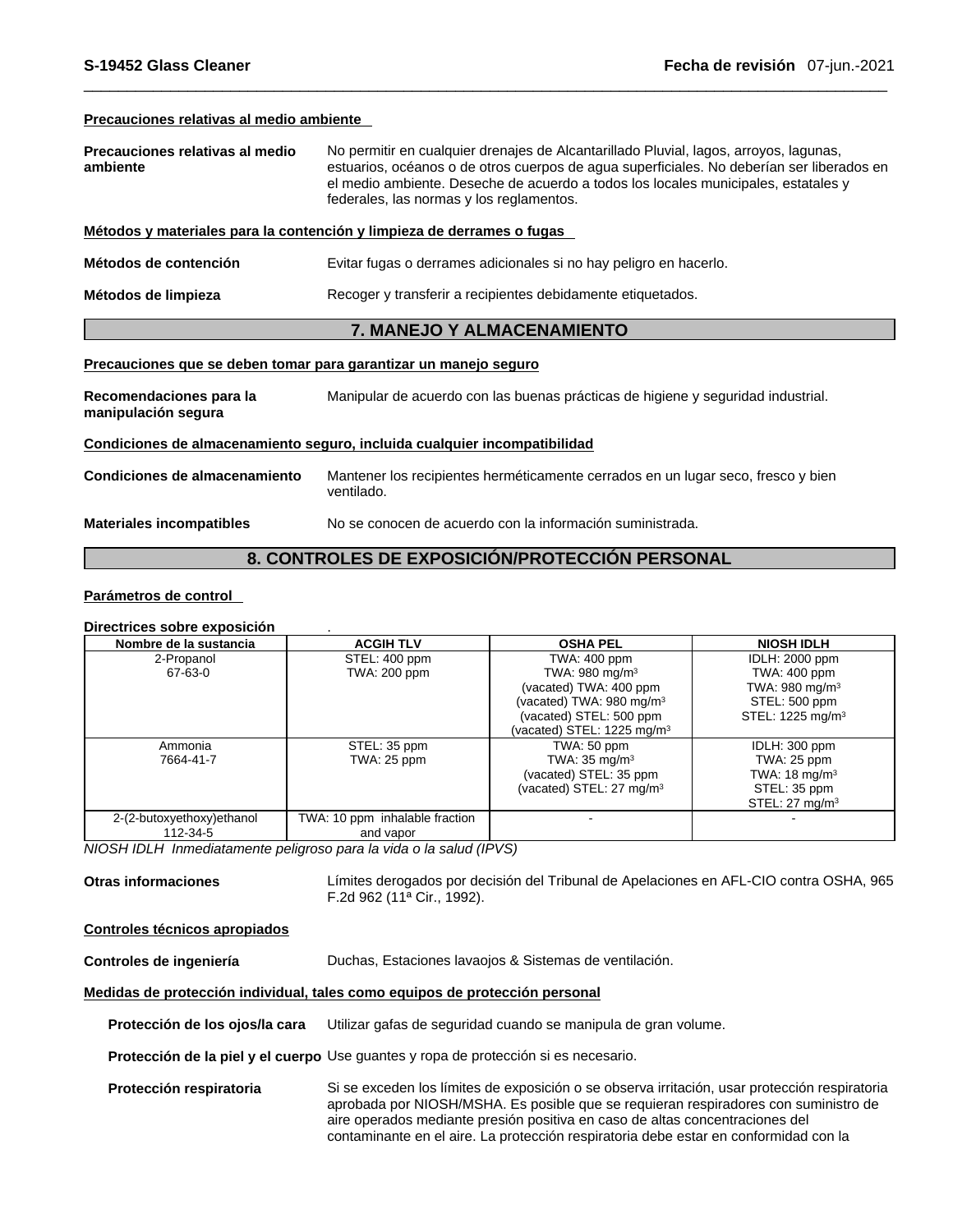normativa local actual.

**general de Higiene** Manipular de acuerdo con las buenas prácticas de higiene y seguridad industrial.

# **9. PROPIEDADES FÍSICAS Y QUÍMICAS**

# **Información sobre propiedades físicas y químicas básicas**

| <b>Estado físico</b> | Líauido                                      |
|----------------------|----------------------------------------------|
| <b>Aspecto</b>       | Transparente Azul                            |
| Color                | No hay información disponible Violeta Blanco |
| Olor                 | Amoníaco                                     |
| Umbral olfativo      | No hay información disponible                |

| Propiedad                                                        | Valores                       | Observaciones • Método |  |
|------------------------------------------------------------------|-------------------------------|------------------------|--|
| рH                                                               | $10.5 - 11.5$                 |                        |  |
| Gravedad específica                                              | 0.99                          |                        |  |
| Viscosidad                                                       | $<$ 25 cP @ 25 °C             |                        |  |
| Punto de fusión/punto de                                         | No hay información disponible |                        |  |
| congelación                                                      |                               |                        |  |
| Punto de inflamación                                             | Ninguno(a)                    |                        |  |
| Punto de ebullición y rango de                                   |                               |                        |  |
| ebullición                                                       |                               |                        |  |
| Tasa de evaporación                                              | No hay información disponible |                        |  |
| Inflamabilidad (sólido, gas)                                     | No hay datos disponibles      |                        |  |
| Límite de inflamabilidad en el aire                              |                               |                        |  |
| Límite superior de inflamabilidad: No hay información disponible |                               |                        |  |
| Límite inferior de inflamabilidad                                | No hay información disponible |                        |  |
| Presión de vapor                                                 | No hay información disponible |                        |  |
| Densidad de vapor                                                | No hay información disponible |                        |  |
| Solubilidad en aqua                                              | Completo                      |                        |  |
| Coeficiente de reparto                                           | No hay información disponible |                        |  |
| Temperatura de autoinflamación                                   | No hay información disponible |                        |  |
| Temperatura de descomposición                                    | No hay información disponible |                        |  |

#### **Otras informaciones**

| Densidad Ibs/gal     | 8.27 |
|----------------------|------|
| Contenido de COV (%) | 1.55 |

# **10. ESTABILIDAD Y REACTIVIDAD**

#### **Reactividad**

No hay datos disponibles

#### **Estabilidad química**

Estable en las condiciones recomendadas de almacenamiento.

#### **Posibilidad de reacciones peligrosas**

Ninguno durante el procesado normal.

# **Condiciones que deben evitarse**

Temperaturas extremas y luz solar directa.

#### **Materiales incompatibles**

No se conocen de acuerdo con la información suministrada.

# **Productos de descomposición peligrosos**

No se conocen de acuerdo con la información suministrada.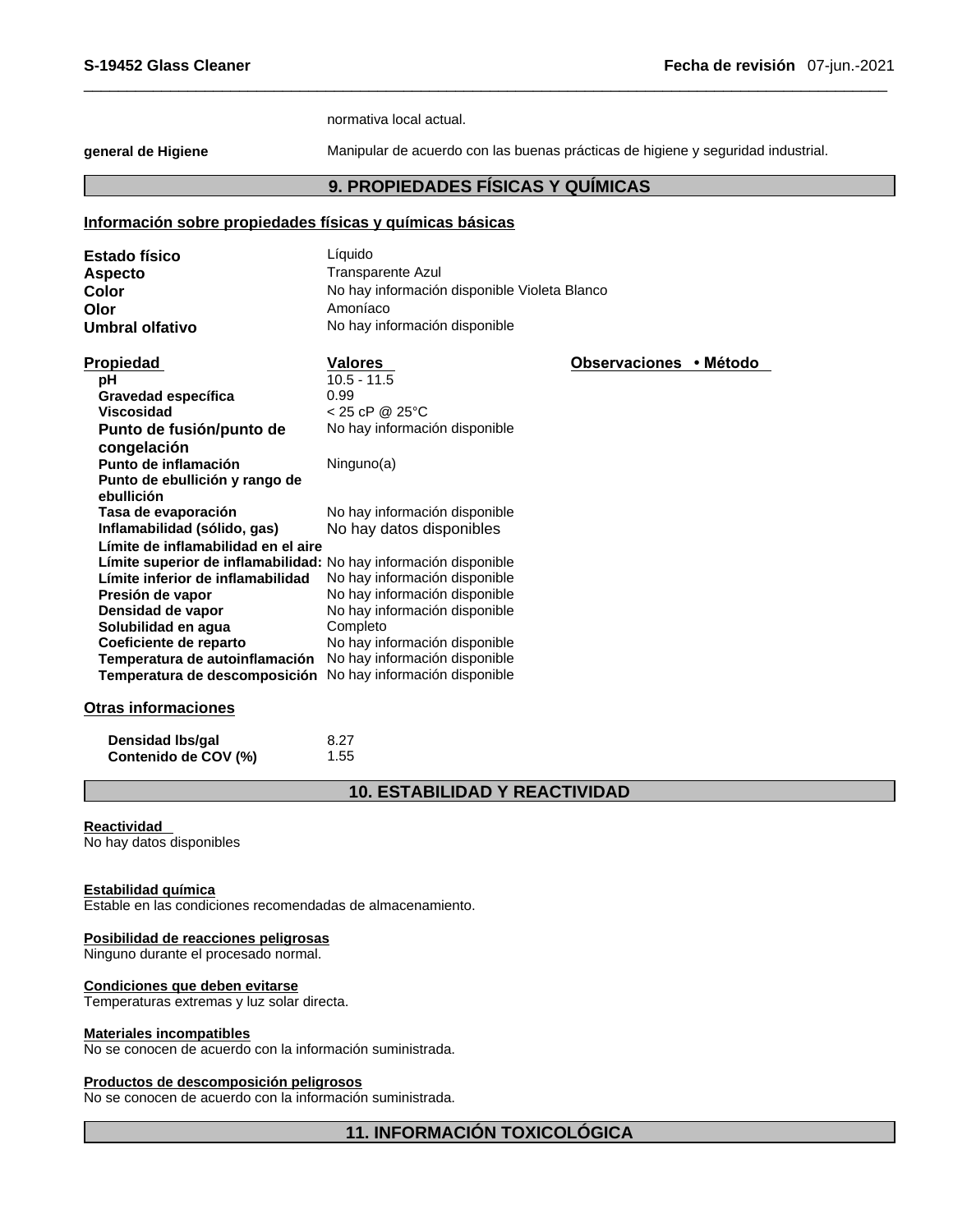### **Información sobre posibles vías de exposición**

#### **Información del producto**

| <b>Inhalación</b>     | Evitar respirar vapores o nieblas. La inhalación de vapores en altas concentraciones puede<br>causar irritación respiratoria. |
|-----------------------|-------------------------------------------------------------------------------------------------------------------------------|
| Contacto con los ojos | Evítese el contacto con los ojos. El contacto con los ojos puede causar irritación.                                           |
| Contacto con la piel  | Evítese el contacto con la piel. El contacto prolongado o repetido puede resecar la piel y<br>causar irritación.              |
| Ingestión             | No probar ni tragar. Puede causar irritación gastrointestinales.                                                              |

| Nombre de la sustancia       | DL50, oral            | DL50, dérmica -         | CL50, inhalación                      |
|------------------------------|-----------------------|-------------------------|---------------------------------------|
| 2-Propanol<br>67-63-0        | $= 1870$ mg/kg (Rat)  | $= 4059$ mg/kg (Rabbit) | $= 72600$ mg/m <sup>3</sup> (Rat) 4 h |
| Surfactant Blend             | $> 5,000$ mg/kg (rat) | $=$ 3394 mg/kg (Rat)    |                                       |
| <b>IAmmonia</b><br>7664-41-7 | $=$ 350 mg/kg (Rat)   |                         | $= 2000$ ppm (Rat) 4 h                |

#### **Información sobre los efectos toxicológicos**

**Síntomas** No hay información disponible.

Efectos retardados e inmediatos, así como efectos crónicos producidos por una exposición a corto y largo plazo

| Sensibilización                                                                       |                                | No hay información disponible.                                                                    |            |             |  |  |  |
|---------------------------------------------------------------------------------------|--------------------------------|---------------------------------------------------------------------------------------------------|------------|-------------|--|--|--|
| Mutagenicidad en células                                                              |                                | No hay información disponible.                                                                    |            |             |  |  |  |
| germinales                                                                            |                                |                                                                                                   |            |             |  |  |  |
| Carcinogenicidad                                                                      |                                | La tabla más abajo indica los ingredientes listados por cada agencia como carcinógenos.           |            |             |  |  |  |
| Nombre de la sustancia                                                                | <b>ACGIH</b>                   | <b>IARC</b>                                                                                       | <b>NTP</b> | <b>OSHA</b> |  |  |  |
| 2-Propanol<br>67-63-0                                                                 |                                | Group 3                                                                                           |            | X           |  |  |  |
| IARC (Agencia Internacional para la Investigación del Cáncer)                         |                                |                                                                                                   |            |             |  |  |  |
| No clasificable como carcinógeno humano                                               |                                |                                                                                                   |            |             |  |  |  |
|                                                                                       |                                | OSHA (Administración de Seguridad y Salud Ocupacional del Departamento del Trabajo de los EE.UU.) |            |             |  |  |  |
| X - Presente                                                                          |                                |                                                                                                   |            |             |  |  |  |
| Toxicidad para la reproducción                                                        |                                | No hay información disponible.                                                                    |            |             |  |  |  |
| STOT - exposición única                                                               |                                | No hay información disponible.                                                                    |            |             |  |  |  |
| STOT - exposición repetida                                                            |                                | No hay información disponible.                                                                    |            |             |  |  |  |
| Efectos sobre los órganos diana OJOS, Sistema respiratorio, Piel.                     |                                |                                                                                                   |            |             |  |  |  |
| Peligro de aspiración                                                                 | No hay información disponible. |                                                                                                   |            |             |  |  |  |
| Medidas numéricas de toxicidad - Información del producto                             |                                |                                                                                                   |            |             |  |  |  |
| Toxicidad aguda desconocida                                                           |                                | El 0 por ciento de la mezcla consiste en ingrediente(s) de toxicidad desconocida                  |            |             |  |  |  |
| Los siguientes valores se calculan en función del capítulo 3.1 del documento del SGA. |                                |                                                                                                   |            |             |  |  |  |
| Estimación de toxicidad aguda<br>de la mezcla (ETAmezcla) (oral)                      | 99.786.60                      |                                                                                                   |            |             |  |  |  |
|                                                                                       |                                |                                                                                                   |            |             |  |  |  |
| Estimación de toxicidad aguda 312.439                                                 |                                |                                                                                                   |            |             |  |  |  |
|                                                                                       |                                |                                                                                                   |            |             |  |  |  |
| de la mezcla (ETAmezcla)<br>(inhalación, polvo o<br>vaporización)                     |                                |                                                                                                   |            |             |  |  |  |
|                                                                                       |                                | <b>12. INFORMACIÓN ECOTOXICOLÓGICA</b>                                                            |            |             |  |  |  |

#### **Ecotoxicidad**

El 0% de la mezcla consiste en componentes con peligro desconocido para el medio ambiente acuático

|  | sustancia<br>ы,<br>0e<br>וטוונ | ,,,,,,,,<br>acuaticas<br>Alc<br>лит. | Peces | ءه• |
|--|--------------------------------|--------------------------------------|-------|-----|
|--|--------------------------------|--------------------------------------|-------|-----|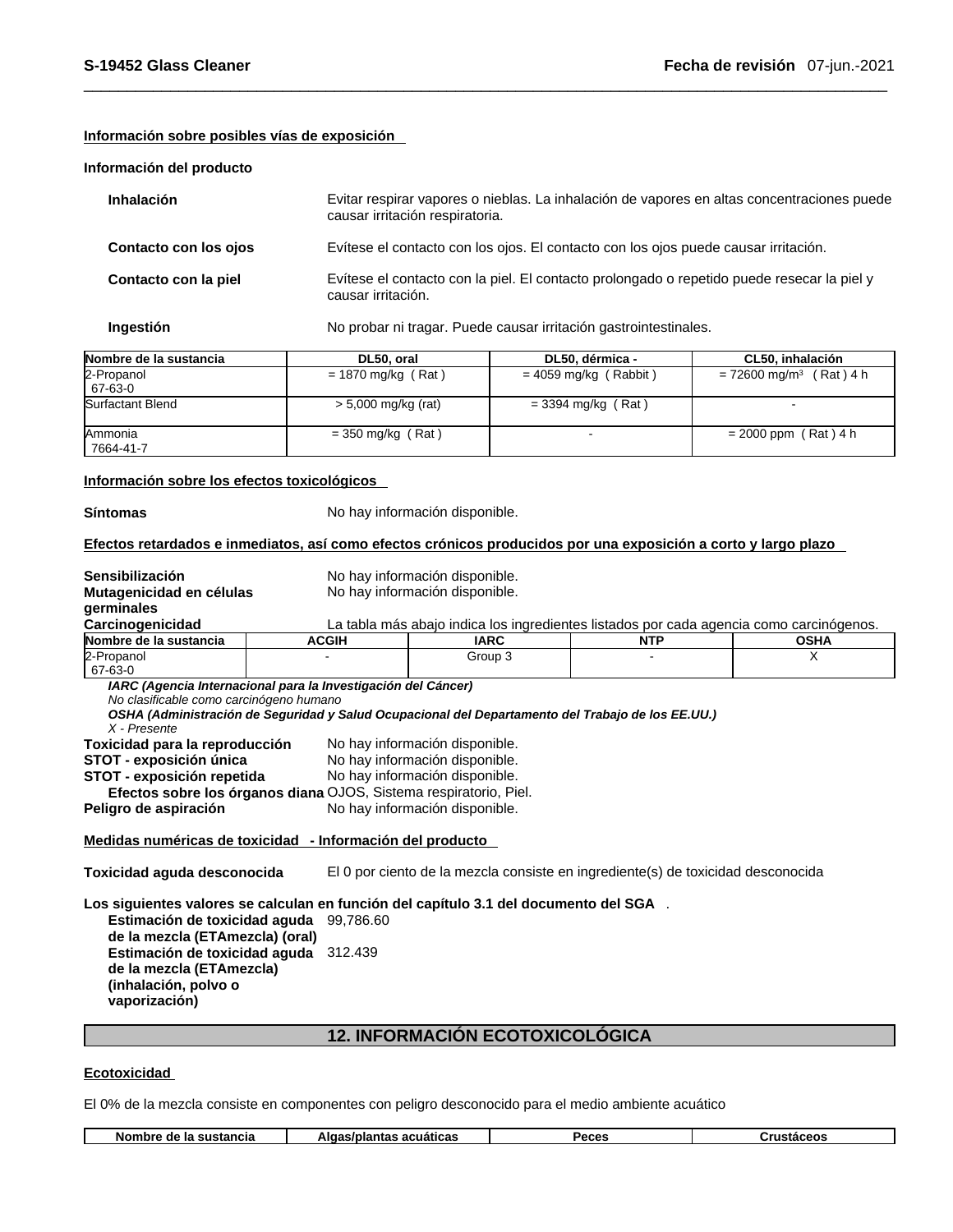| 2-Propanol<br>67-63-0                 | 1000: 72 h Desmodesmus<br>subspicatus mg/L EC50<br>1000: 96 h Desmodesmus<br>subspicatus mg/L EC50 | 11130: 96 h Pimephales promelas<br>mg/L LC50 static<br>9640: 96 h Pimephales promelas<br>mg/L LC50 flow-through<br>1400000: 96 h Lepomis<br>macrochirus ug/L LC50                                                                                                                                                                                                                     | 13299: 48 h Daphnia magna mg/L<br>EC50           |
|---------------------------------------|----------------------------------------------------------------------------------------------------|---------------------------------------------------------------------------------------------------------------------------------------------------------------------------------------------------------------------------------------------------------------------------------------------------------------------------------------------------------------------------------------|--------------------------------------------------|
| <b>Surfactant Blend</b>               |                                                                                                    | >100: 96 h Fish mg/L LC50                                                                                                                                                                                                                                                                                                                                                             |                                                  |
| Ammonia<br>7664-41-7                  |                                                                                                    | 0.26 - 4.6: 96 h Lepomis<br>macrochirus mg/L LC50<br>0.73 - 2.35: 96 h Pimephales<br>promelas mg/L LC50<br>0.44: 96 h Cyprinus carpio mg/L<br><b>LC50</b><br>1.17: 96 h Lepomis macrochirus<br>mg/L LC50 flow-through<br>1.19: 96 h Poecilia reticulata mg/L<br>LC50 static<br>5.9: 96 h Pimephales promelas<br>mg/L LC50 static<br>1.5: 96 h Poecilia reticulata mg/L<br><b>LC50</b> | 25.4: 48 h Daphnia magna mg/L<br>LC50            |
| 2-(2-butoxyethoxy)ethanol<br>112-34-5 | 100: 96 h Desmodesmus<br>subspicatus mg/L EC50                                                     | 1300: 96 h Lepomis macrochirus<br>mg/L LC50 static                                                                                                                                                                                                                                                                                                                                    | 100: 48 h Daphnia magna mg/L<br>EC <sub>50</sub> |

#### **Persistencia y degradabilidad**

No hay información disponible.

#### **Bioacumulación**

Potencial de bioacumulación.

| Nombre de la sustancia | Coeficiente de reparto |
|------------------------|------------------------|
| ?-Propanol             | 0.05                   |
| 67-63-0                |                        |

**Métodos de eliminación**

**Otros efectos adversos** No hay información disponible

# **13. INFORMACIÓN RELATIVA A LA ELIMINACIÓN DE LOS PRODUCTOS**

| Metodos de eliminación  |                                                                                                                               |
|-------------------------|-------------------------------------------------------------------------------------------------------------------------------|
| Eliminación de residuos | La eliminación se debe realizar de acuerdo con las leyes y regulaciones regionales,<br>nacionales y locales correspondientes. |
| Embalaje contaminado    | No reutilizar el recipiente.                                                                                                  |

Este producto contiene una o más sustancias listadas por el Estado de California como residuos peligrosos.

| ⊦sustancia<br>de<br><b>Nombre</b><br>-14 | California<br>$- -$<br>Condición<br>peligroso de<br>ae.<br>resiauc |
|------------------------------------------|--------------------------------------------------------------------|
| Propanol                                 | Toxic                                                              |
| $\sim$<br>co o<br>o / -oɔ-<br>.          | lanitable                                                          |

# **14. INFORMACIÓN RELATIVA AL TRANSPORTE**

La descripción para el envío es específica del contenedor, esta información se proporciona en un vistazo la información del DOT. Por favor, consulte el envase y / o documentos de embarque para la descripción apropiada del envío antes de licitar cualquier material para su envío. Para obtener información adicional, póngase en contacto con el distribuidor que aparece en la sección 1 de este documento.

**DOT** No regulado

TDG No regulado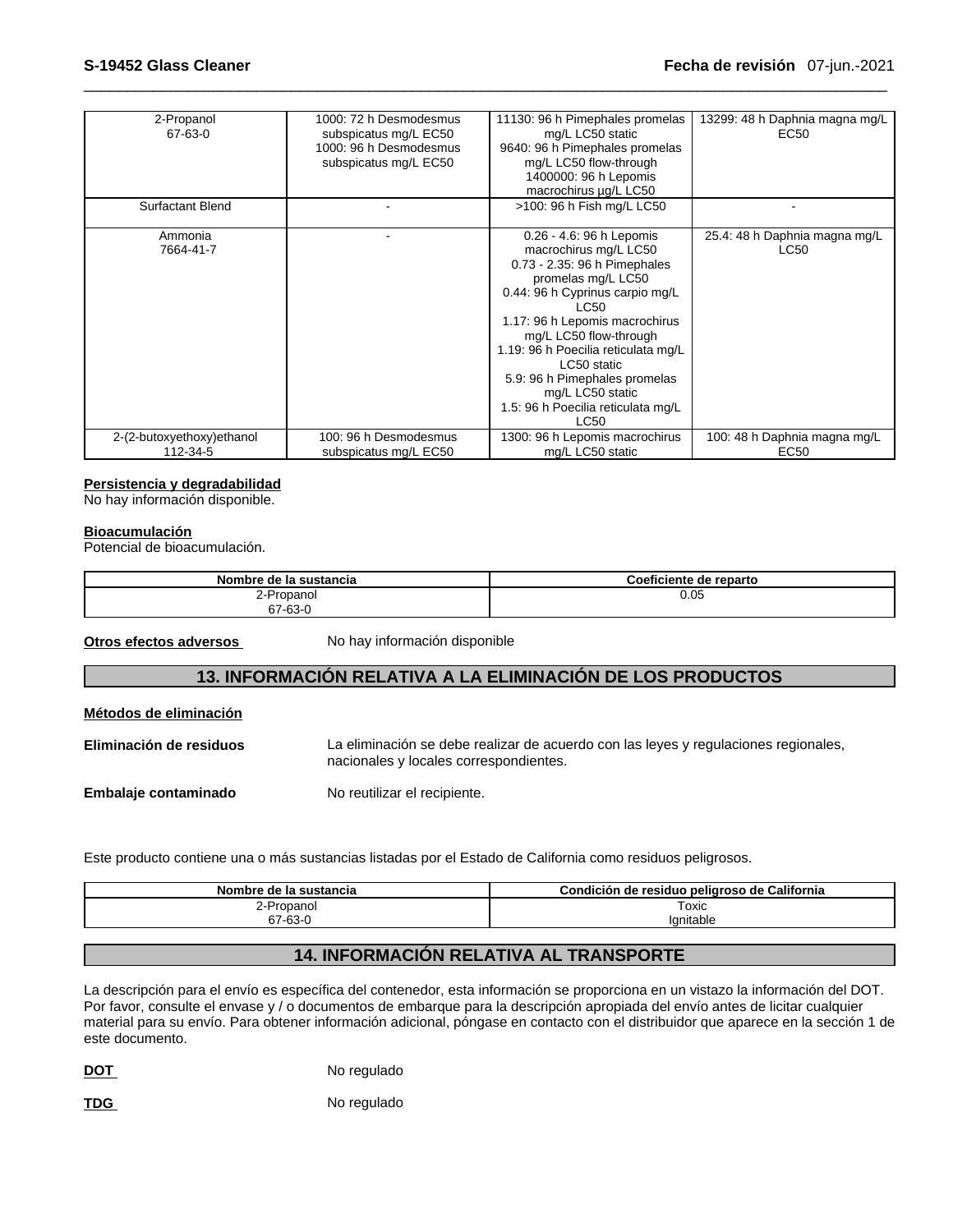# **15. INFORMACIÓN REGLAMENTARIA**

# **Inventarios Internacionales TSCA No cumple/No es conforme con**<br> **No cumple/No es conforme con**<br>
No cumple/No es conforme con

No cumple/No es conforme con

#### **Leyenda:**

**TSCA** - Estados Unidos - Ley del Control de Sustancias Tóxicas, Sección 8(b), Inventario **DSL/NDSL** - Lista de Sustancias Nacionales y Lista de Sustancias no Nacionales de Canadá

# **Regulaciones federales de los**

**EE. UU**

#### **SARA 313**

Sección 313 del Título III de la Ley de Enmiendas y Reautorización del Superfondo de 1986 (SARA). Este producto contiene una o varias sustancias químicas sujetas a los requisitos de notificación según la Ley y Título 40 del Código de Reglamentos Federales, Parte 372

| Nombre de la sustancia                     | <b>SARA 313 - Valores umbrales</b> |  |  |
|--------------------------------------------|------------------------------------|--|--|
| 2-Propanol - 67-63-0                       | 1.0                                |  |  |
| Categorías de peligro de SARA              |                                    |  |  |
| 311/312                                    |                                    |  |  |
| Peligro agudo para la salud                | Ν°                                 |  |  |
| Peligro crónico para la salud:             | Ν°                                 |  |  |
| Peligro de incendio                        | Ν°                                 |  |  |
| Peligro de liberación repentina de presión | Ν°                                 |  |  |
| Peligro de reactividad                     | Ν°                                 |  |  |

#### **CWA (Ley de Agua Limpia)**

Este producto contiene las siguientes sustancias contaminantes, reguladas conforme a lo dispuesto por la Ley de Agua Limpia (40 CFR 122.21 y 40 CFR 122.42)

| Nombre de la sustancia | <b>CWA - cantidades</b> | <b>CWA</b> - contaminantes | <b>CWA</b> - contaminantes | <b>CWA - sustancias</b> |
|------------------------|-------------------------|----------------------------|----------------------------|-------------------------|
|                        | notificables            | tóxicos                    | prioritarios               | peligrosas              |
| Ammonia<br>7664-41-7   | 100 lb                  |                            |                            |                         |

#### **CERCLA**

Este material, tal como se suministra, contiene una o más sustancias reguladas como peligrosas según la Ley de Respuesta Ambiental Integral, Compensación y Responsabilidad Pública (CERCLA) (40 CFR 302)

| Nombre de la sustancia               | Cantidad de reporte de<br>sustancias peligrosas | Cantidad de reporte en<br><b>CERCLA/SARA</b> | Cantidad de reporte (RQ) |  |
|--------------------------------------|-------------------------------------------------|----------------------------------------------|--------------------------|--|
| Ammonia                              | 100 <sub>lb</sub>                               | 100 <sub>lb</sub>                            | RQ 100 lb final RQ       |  |
| 7664-41-7                            |                                                 |                                              | RQ 45.4 kg final RQ      |  |
| <b>Degulaciones estatales de les</b> |                                                 |                                              |                          |  |

#### **Regulaciones estatales de los EE. UU**

#### **Proposición 65 de California**

Este producto ha sido evaluado y no requiere etiquetado de advertencia bajo la Proposición 65 de California.

#### **Regulaciones estatales sobre el derecho a saber en los Estados Unidos**

| Nombre de la sustancia                                                                                                                                                                                                         | Nuevo Jersey | <b>Massachusetts</b> | Pensilvania |
|--------------------------------------------------------------------------------------------------------------------------------------------------------------------------------------------------------------------------------|--------------|----------------------|-------------|
| 2-Propanol<br>67-63-0                                                                                                                                                                                                          |              |                      |             |
| Ammonia<br>7664-41-7                                                                                                                                                                                                           |              |                      |             |
| 2-(2-butoxyethoxy)ethanol<br>112-34-5                                                                                                                                                                                          |              |                      |             |
| the formation of the second continuous control of the FLOR and the FLOR and the first continuous control of the control of the control of the control of the control of the control of the control of the control of the contr |              |                      |             |

**Información sobre las etiquetas de la EPA de EE. UU**